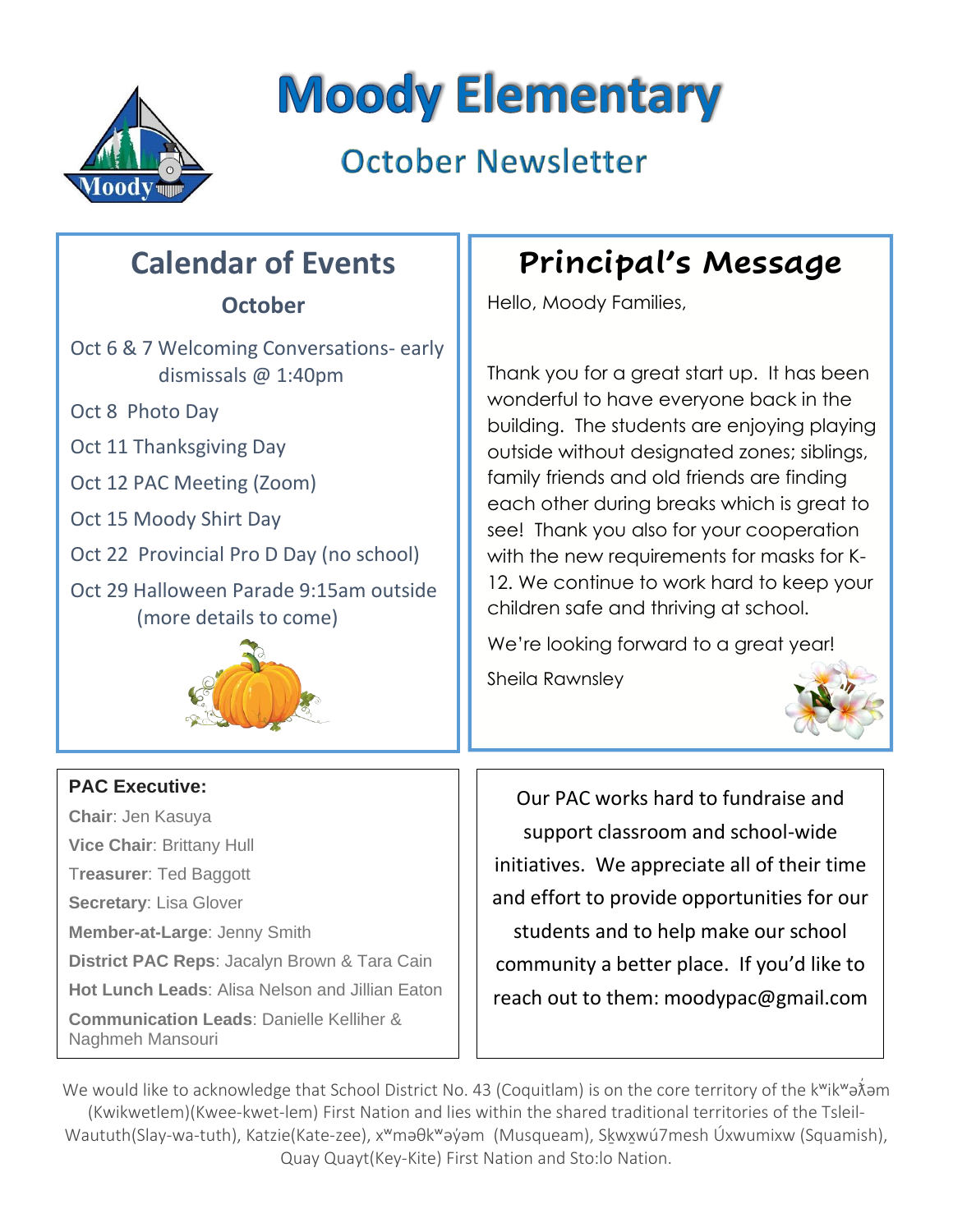# September Happenings

## **Orange Shirt Day Sept 29, 2021**

At Moody, we have been learning about truth and reconciliation through stories, art and discussions. On Sept 29, Ms. Bolzan's grade 4/5 class (below) led a virtual assembly to share about the origins of Orange Shirt Day and about what we can do going forward. We read "You Hold Me Up" by Monique Gray Smith and focused on kindness. We are committed to continuing this important work with our students throughout the year. As Chief Ed Hall of the Kwikwetlem First Nation said in the Sept 30 edition of the Tricity News (p. A17), "*We hope that you will learn about the diverse culture, and the language of the First Nation in your community, and teach it in your schools, and share the teachings with your family and friends."*

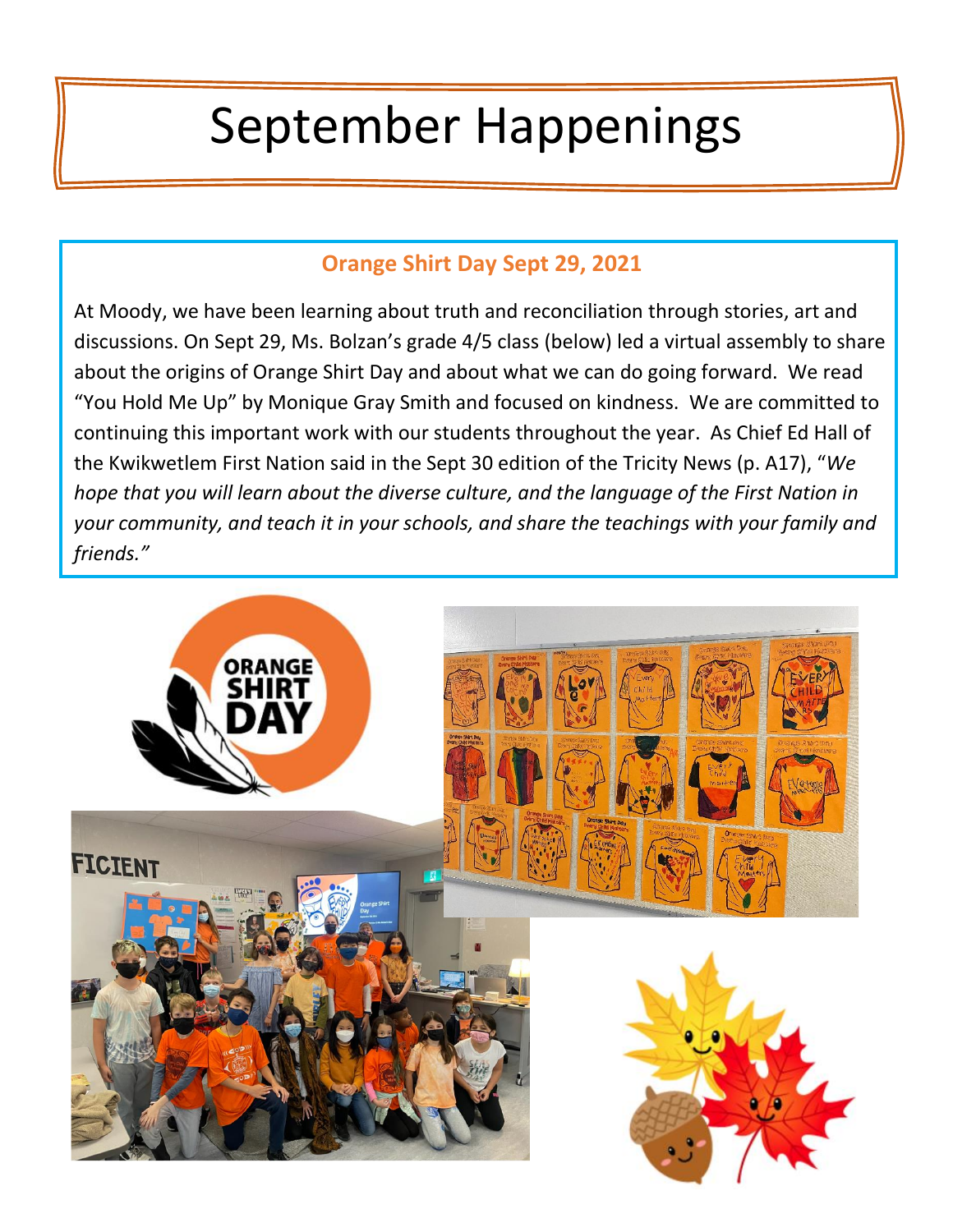#### **Reminders about WestCoast Recess**:

We want students to get outside as much as possible for fresh air, exercise and mask breaks, so we will be going out every day, rain or shine. Please ensure you have sent your child with rainboots, a raincoat and an umbrella if needed. If your family requires financial assistance for these items, please contact Ms. Rawnsley or Ms. Armstrong.

## **Casual Noon Hour Supervisors**

School District #43 Coquitlam is looking for Casual Noon Hour Supervisors. This position requires individuals to be available on an On-Call basis to supervise students indoors and outdoors during lunch break (one hour per day) at various schools throughout the District in Coquitlam, Port Coquitlam, Port Moody and Anmore.

Previous experience working with groups of children is an asset. Successful candidates will be available over the lunch hour Monday – Friday, 5 days per week while the school is in session and be willing to accept callouts to all schools in our District. We offer \$21.86 per hour plus 16% in lieu of benefits. To apply, please click on the following link and create a user account/profile. [https://ejp.sd43.bc.ca/postings/Account/Login.](https://ejp.sd43.bc.ca/postings/Account/Login) Once you have completed your profile you will have access to the job postings.

## **Lost & Found**

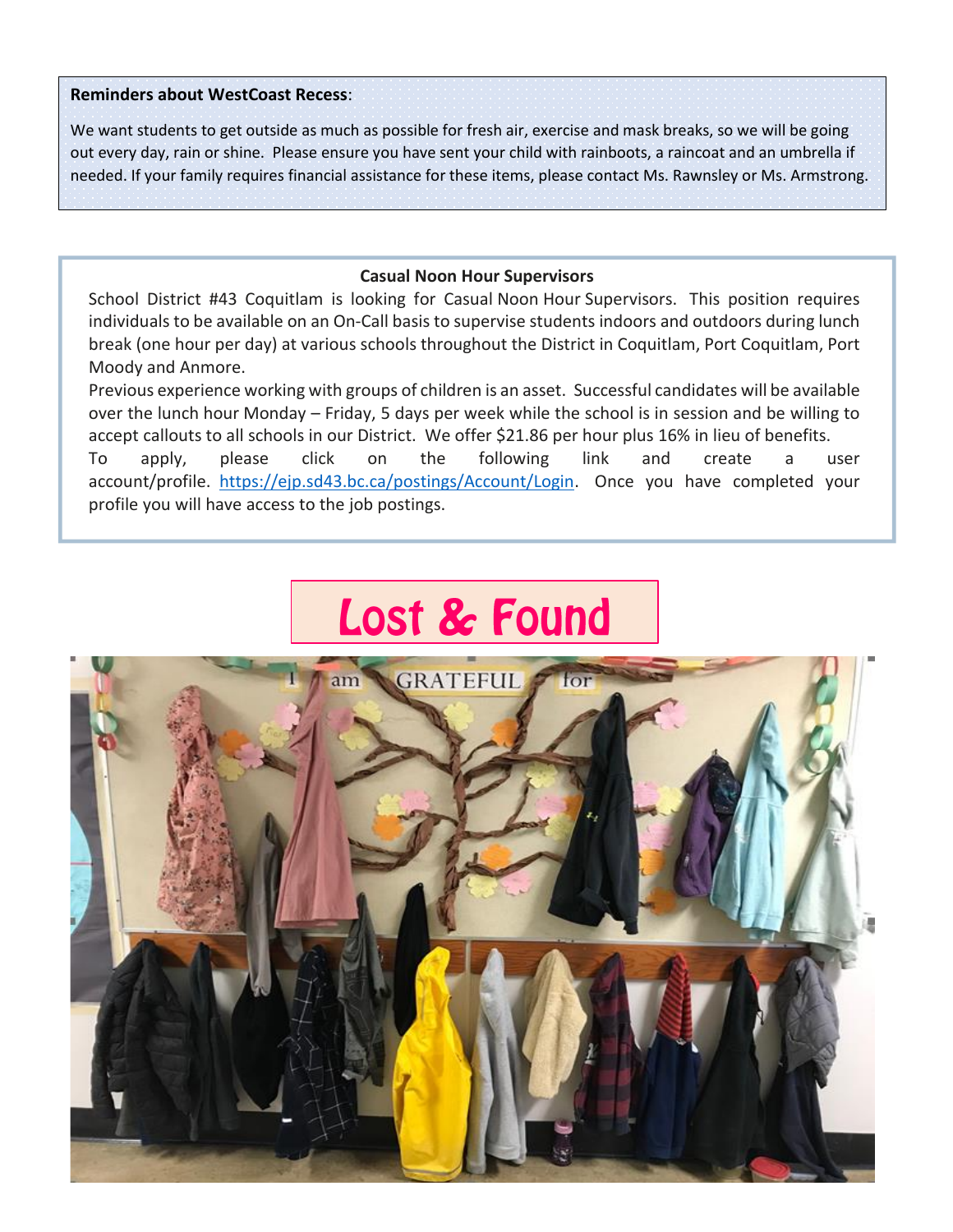

## **Afterschool Club**

The City of Port Moody's Community **Services and School District 43 are** excited to team up to offer great programs! Meet new friends, stay active and have fun.

Registration<br>begins Oct. 4 at 8am

Moody<br>Elementary

## **Outdoor Adventures**

For children in grades 1-5. Get ready for some fun and exciting indoor and outdoor games, crafts and activities.

23678 Tue, Oct. 19-Nov. 30

2:50-4:20pm

## **Games Zone**

For children in grades 1-5. This active program will promote teamwork and fair play, and allow kids to participate in fun games and activities. Please come dressed for the weather as this program may go outside.

23679 Fri, Oct. 29-Dec. 3

2:50-4:20pm